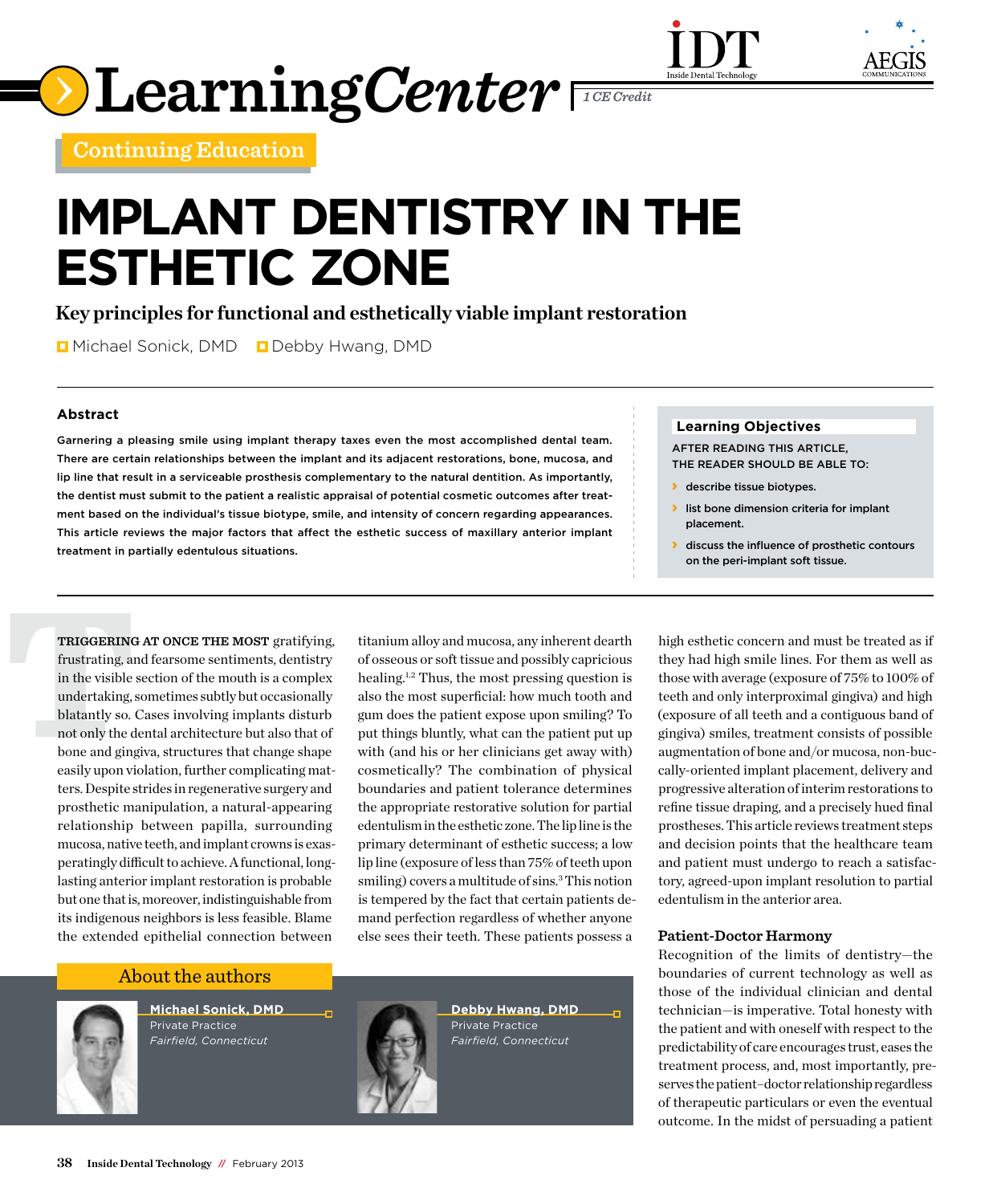# **LearningCenter** 1 CE Credit



**Fig 1.** Initial presentation. Teeth Nos. 8 and 9 had internal and external resorption and were deemed hopeless. Recession of 4 mm was associated with tooth No. 9.

**Fig 2.** The orientation of the healing abutments after the patient had undergone extraction, guided bone regeneration, and implant placement. Note the wide spacing between the central incisor implants.

**Fig 3.** Periapical radiograph of implants in the Nos. 8 and 9 sites 3 years after placement. A bony peak was still present between the implants due to successful guided bone regeneration and favorable fixture spacing.

**Fig 4.** Final restoration of implants in the Nos. 8 and 9 sites 3 years after placement. Note the short central papilla regardless of the presence of bone. Restoration courtesy of Dr. Alan Goldberg.

**Fig 5.** A naturally low smile line hid the clinical "black triangle" from view.

to commit to treatment, it is all too tempting to overpromise results and gloss over the efforts required to accomplish them. There are, however, always temporal, psychological, and monetary costs to the patient, but the more thoroughly these are attended to or at least delineated in the beginning, the less the chance for untoward surprises, exasperation, and subsequent crumbling confidence during treatment.

The dentist must convey clearly to the patient that disturbances in the mucosal form, namely apically displaced margins and blunted or even absent papilla, may occur in spite of exceptional surgical and restorative efforts. The implant-retained crown may appear longer than its counterparts and the soft tissue thinner or off-color (ie, redder or darker) depending on the

width of keratinization. Of course, due to limits of contemporary treatment or unreasonable, even nonsensical, client demands, not every patient desire may be mitigated completely. Both doctor and patient need to be realistic about expectations before initiation, during, and after completion of treatment, and it is imperative for a dentist not to oversell treatment or his or her abilities. If implant rehabilitation mandates multiple invasive procedures and long healing periods that still cannot guarantee predictable outcomes, especially if the situation involves a patient with some amount of body dysmorphia, then consider alternative therapy (ie, a toothborne fixed partial denture, resin-bonded fixed prosthesis, or removable partial denture). Case planning entails not only diagnosis and the



logical plotting of clinical phases but also the psychological readying of the patient to comprehend treatment and accept its consequences, ideal or not. Without a simpatico understanding between all parties involved in care, treatment tempts at least dissatisfaction if not disaster.

#### **Evaluation of Implant Spacing**

Adequate mesio-distal space is the first clinical criterion that must be met (Figure 1 through Figure 5). The basic tenet of the healthcare profession is "do no harm." Therefore, if anticipated implant placement would infringe upon the periodontal support of bordering teeth, collide with tooth structure, or breach other vital anatomical formations (ie, nerve bundles), it must be expunged from the treatment plan or the plan modified to create enough leeway room. Indeed, the conservation and reformation of papilla depends on the presence of certain widths of interproximal bone, which sustain presence of the mucosa. The establishment of biological width and the presence of the microgap, or interface between the abutment and implant, at or below the crest of bone often gives rise to circumferential alveolar resorption around its head; as such, the surgeon must allow for enough latitude between a fixture and its closest neighbors to compensate for any osseous loss and maintain enough proximal bone to uphold the papilla.2,4 In fact, curtailing the influence of the microgap, an area prone to micro-movement and bacterial ingress, is a current subject of investigation. Platform switching, in which a wide implant platform is coupled to a narrower abutment, medializes the microgap and removes it from direct contact with bone, thus lessening crestal resorption.2 A recent meta-analysis suggests that a 0.4-mm or greater diameter mismatch between the platform and abutment enhances the potential for bone conservation, though the amount of crestal structure preserved compared to non-switched implant restorations is minimal (a difference of 0.37 mm), and there appears to be no difference in implant survival between switched and traditional platforms.5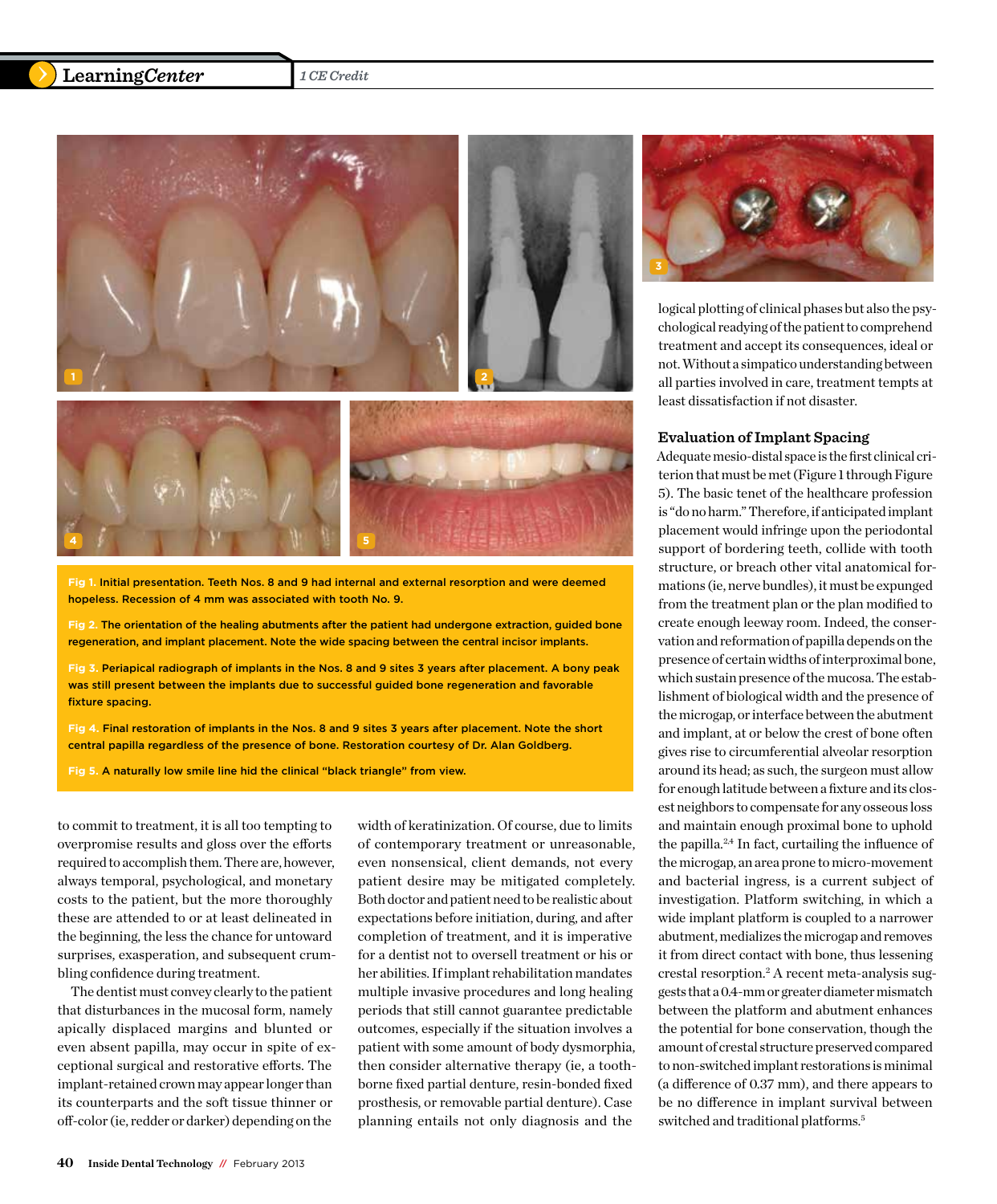Single implants, or those located between two natural teeth, typically require a minimum of 1.5 mm of bone between the edge of the implant and the root surface.<sup>4</sup> In the case of replacement of a lone maxillary central incisor, there should be a distance at least 2 mm to 2.5 mm between tooth and fixture, as the peak of bone sandwiched between centrals is customarily wider. The space between an implant and another should be even farther apart; this scenario requires no less than 3 mm of interproximal bone. Two maxillary central incisor implants ought to be at least 4 mm to 4.5 mm apart to support the naturally wider configuration in this area. Taking into account the information above and considering the natural width and emergence profile of teeth, the standard implant diameter used for lateral incisors is less than 4 mm, while the diameter used to substitute central incisors and canines does not typically exceed 5 mm.<sup>6</sup> Obviously, the recommended diameter varies

depending on the individual patient's dental idiosyncrasies. Some patients simply do not possess enough mesio-distal crestal bone or room between the roots for esthetic conventional implant placement. Replacement of a failing peg-sized maxillary lateral incisor, for example, may require orthodontic movement to create sufficient interdental space (Figure 6 through Figure 9). If the patient will not or cannot manage implant space creation, alternative therapies include restoration with a removable appliance, resin-bonded fixed prosthesis, or conventional fixed partial denture.

#### **Evaluation of Bone**

Bone sets the tone; in other words, implant function and soft tissue form hinge on the volume and quality of osseous material surrounding the fixture. An implant placement yields ideal esthetics only when it conforms to a prosthetically driven position; the orientation of the





**Fig 6.** CT-derived fabrication of a surgical guide enabled proper fixture placement into the fresh extraction sockets.

**Fig 7.** Completion of maxillary orthodontic treatment created adequate space for implants at site Nos. 7 and 10. The retained right primary maxillary canine was extracted and orthodontic movement was performed to translate the right permanent canine into the No. 6 position, creating room for a No. 7 implant, and generally align the teeth.

**Fig 8.** A CT scan was taken and virtual implant placement performed to ascertain if the patient was a candidate for immediate implantation.

**Fig 9.** Initial view of resorbed maxillary central incisors.



desired emergence profile equals the path of implant insertion. If this preferred path fails to fall within the bounds of the alveolus, then the requisite bone must be built by the surgeon to conform to the desired fixture direction. There are specific ridge dimensions required to support the implant initially and withstand future resorption from occlusal forces.7 Primary stability of an implant calls for at least 1 mm of buccal and of lingual bone. The prevention of facial recession, however, requires a minimum of 2 mm of buccal support.<sup>8</sup> The necessary interproximal bone measurements vary depending on the existence of adjacent teeth or implants but do not fall below 1.5 mm (see "Step 4: Evaluation of Soft Tissue"). Inevitably, some level of alveolar turnover occurs after tooth extraction, with buccolingual resorption exceeding apicocoronal loss. Deficits after 4 months of healing average 3 mm to 6 mm horizontally and 1 mm to 2 mm vertically.9,10 Socket preservation, or the placement of bone grafts with or without membranes immediately into the extraction site, appears to diminish horizontal bone loss to 1 mm to 1.5 mm and maintain vertical height or even augment it by 1 mm.9,11,12 To be sure, instead of inserting graft material into the fresh socket, one could slip in an implant. Recent studies, including a Cochrane systematic review, refute the idea that immediate implantation eclipses conventional placement with respect to preserving bone, implant survival, or esthetic factors in the long-term, though there is data that it rates better esthetically in the short-term (less than 2 years after loading). $13-15$ Immediate implant insertion cuts treatment time length but is indicated only if there is a lack or removal of active infection, primary stability, a thick buccal plate, sufficient interproximal bone, optimal insertion angle, and patient understanding of possible complications.

For already-edentulous sites, appraisal of bone quantity entails radiographic analysis, including computed tomography (CT) scan imaging, and possible bone sounding (Figure 10 through Figure 14). Computed tomography is useful in every case but remarkably so when clear signs of resorption present. With a CT scan and related software, the dentist has the ability to envision the ridge form in all three dimensions, assess the location, amount and type of bone regeneration required, and virtually perform implantation, permitting detailed treatment scheduling and rendering surgery more precise. Meticulous ridge assessment clarifies if and when hard tissue grafting

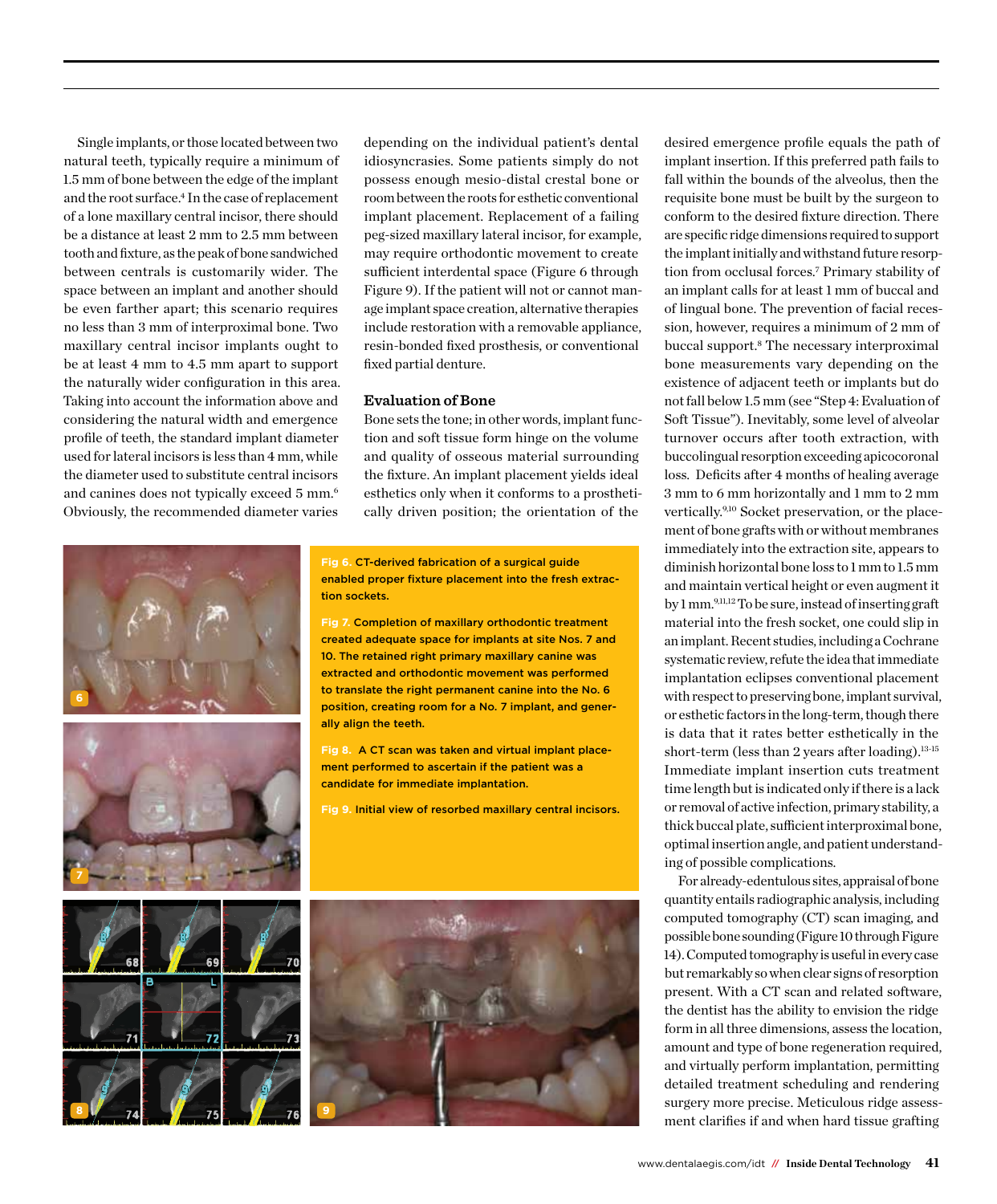## **Learning***Center* 1 CE Credit

should occur. Any regenerative technique (eg, guided bone regeneration, onlay grafting, ridge splitting) used to rectify non-space–making defects, those that extend beyond the envelope of native bone, must be executed and the site left to mature fully before implant placement. This process may take 3 months to 1 year, with healing time directly proportional to volumetric expansion. Moderate to large space-making ridge deformities benefit from pre-implant grafting, especially if the clinician suspects any possibility that they would preclude primary stability of the fixture. In contrast, a small space-making defect, such as a dehiscence or fenestration, allows for bone augmentation (eg, guided bone regeneration, graft alone, osteotome-mediated expansion) at the time of implant placement (Figure 15 through Figure 20). Note that it is easier to remedy buccolingual defects than apicocoronal ones, but that definitive esthetics arguably relies more heavily on the abundance of vertical bone, which scaffolds the papilla. A patient with a large non-space–making vertical defect must expect compromised esthetics.

**Fig 15.** After extraction and 3 months of healing, two implants were placed in ideal position and with primary stability at sites Nos. 8 and 9. Implants were stable. Dehiscence defects exposing 13 threads were produced.

**Fig 16.** Freeze-dried bone allograft over a layer of autogenous bone was used to cover the dehiscences.

**Fig 17.** A bioabsorbable collagen membrane covered the grafts to promote hard-tissue regeneration.

**Fig 18.** Periapical radiographs of the final implants show good bone levels and interproximal spacing between the implants and adjacent teeth.

**Fig 19.** The post-implantation and post-restoration view shows esthetically pleasing, symmetric crowns and mucosal contours, with the Nos. 7 and 10 implant prostheses blending in imperceptibly with the natural dentition. Restoration courtesy of Dr. Jeffrey Warren.

**15**

**18**

**Fig 20.** At the second-stage surgery following a healing period of 5 months, temporary healing abutments were placed. This occlusal view shows complete regeneration of the labial plate of bone.

**Fig 10.** Temporary healing abutments are placed immediately following extraction of teeth 8 and 9. Note that there is no damage to the surrounding periodontium due to atraumatic extractions.

**Fig 11.** Periapical radiograph at the time of provisionalization. Note the wide peak of bone between implants Nos. 8 and 9.

**Fig 12.** Buccal view of the implants immediately after provisionalization. Even at the temporary stage, the soft tissue closely mimicked the original periodontal drape.

**Fig 13.** Initial view of this patient depicts the esthetic disharmony and smile imbalance. There was a retained primary maxillary canine on the right, a permanent canine in place of the right lateral incisor, a missing tooth No. 10 replaced with a cantilever restoration, asymmetric gingival margins, recession on tooth No. 11, and uneven incisal edges.

**Fig 14.** Initial periapical radiograph revealed internal root resorption of teeth Nos. 8 and 9 with almost complete horizontal severing of the crowns from the roots.













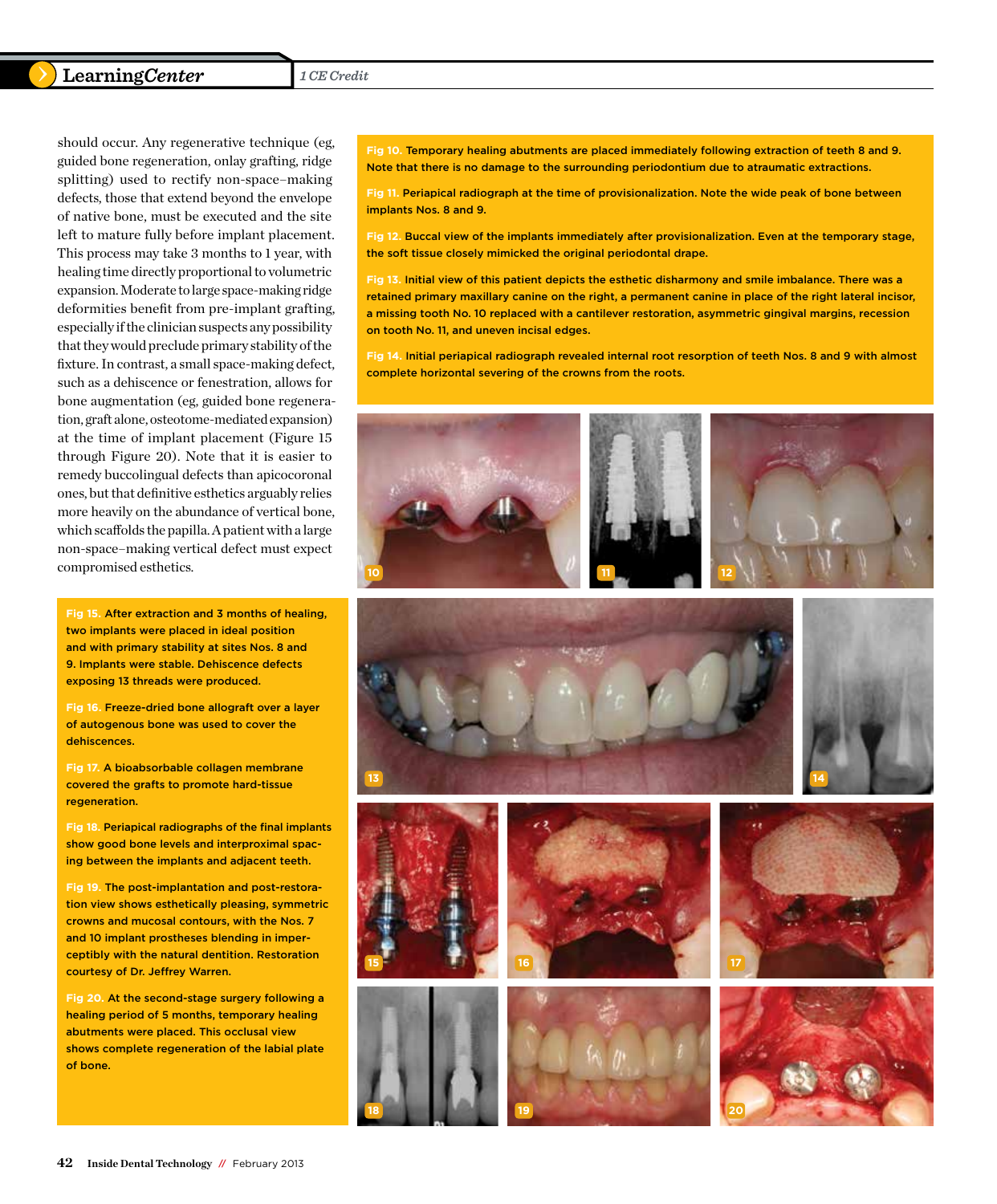#### **Evaluation of Soft Tissue**

Ample alveolar housing and amenable bone quality ensure implant survival but do not promise its esthetic appeal, a condition reliant chiefly on the soft tissue morphology. The existence (or creation) of solid, wide bone physically buttresses the buccal free gingival margin (FGM) and papilla.8 Around maxillary anterior dentition, the standard distance between the facial FGM and alveolar crest is 3 mm, and the distance between the tip of the papilla and interproximal bone (ie, height of the papilla) hovers around 4.5 mm.16 Analogous measurements around a single implant ape those seen around teeth; interestingly the height of the implant–tooth papilla averages 3.85 mm.17 Nonetheless, the presence of adequate bone cannot guarantee that the mucosal form will follow natural contours. Even around normally erupted teeth, the soft tissue drape sometimes deviates from the osseous architecture, which typically follows the curve of the cementoenamel junction (CEJ), due to root proximity, adjacent tooth support, and tissue thickness.18 In the end, it is the patient's congenital tissue biotype that governs how well an implant restoration will blend into its surroundings. There are two major tissue biotypes: thick/flat and thin/scalloped (Table 1).19

It is much easier to mask the presence of an implant in a patient with a thick/flat biotype for several reasons. Thick bone is less prone to resorption, encourages revascularization during healing, and bodily holds up the soft tissue.

Similarly, thick gingiva recedes less, is easier to handle surgically, and heals faster due to its vascularity. Perhaps most significantly, there is simply less need for highly undulated tissue due to the inherently stunted papilla shape, apically located contact point, and compressed gingival contour. These naturally low esthetic demands benefit all parties.

On the other hand, mimicking a thin/scalloped biotype proves taxing to even the most experienced dental team, and more often than not, the dentist must forewarn the patient as early as possible about inconsistent cosmetic outcomes. Recall that the mean height of papilla adjacent to single implants is a bit less than 4 mm (3.85 mm).<sup>17</sup> Accordingly, the prevalence of complete or nearly complete papilla fill (Jemt scores 2 and 3) around single implants is 100% when the distance between the contact point and crestal bone is less than 4 mm.17,20 Any increase in this distance dramatically reduces the chance of papillary fill; for example, if the contact pointto-bone space increases to 6 mm, there is only a 50% likelihood of full papilla. The projected papillary height between two implants is even shorter, closer to  $3 \text{ mm}$  (mean  $3.4 \text{ mm}$ ).<sup>21</sup> Thin tissue, especially if non-keratinized, provides another obstacle to ideal cosmetics because it tends to recede around restorations, becomes inflamed easily, and allows prosthetic margins to show through.<sup>22,23</sup> Thus, a patient who has a thin/ scalloped biotype with papilla frequently exceeding 4 mm in height may notice disparities in the

soft-tissue drape (ie, black triangles, shortened papilla, longer teeth, and darkened or discolored marginal mucosa) around single and multiple implants compared to the existing dentition. The ability of the patient to accept these differences depends on the lip line and, needless to say, how fastidious about orofacial appearances he or she is. Increasing the width and volume of keratinized mucosa with an apically positioned flap, free gingival grafting, connective tissue grafting, or acellular dermal grafting prior, during, or after implantation, with earlier intervention being more favorable, improves general mucosal health and cosmetics at the buccal margin but cannot entirely convert a thin/scalloped biotype into a thick/flat one, especially in the critical interproximal regions.14,24 Even mucosal intervention begun as early as the time of tooth extraction, such as creation of a provisional with an ovate pontic extending 1 mm to 3 mm below the mucosal margin that aims to retain the gingival emergence profile of the original tooth, may not safeguard an intrinsically fragile tissue type.<sup>16,18,25</sup> The treatment team must convince the patient to rein in his or her expectations, particularly if the plan includes multiple implants, and forfeit ideal soft tissue esthetics for high functionality or seek another restorative solution.

#### **Implant Placement**

Based on the tenets discussed above, implant placement should adhere to several morphologic guidelines, all of which center around the notion

| <b>TABLE 1 Tissue Biotypes</b> |                   |                                 |                                     |                              |                                |                                |                                   |  |
|--------------------------------|-------------------|---------------------------------|-------------------------------------|------------------------------|--------------------------------|--------------------------------|-----------------------------------|--|
| <b>BIOTYPE</b>                 | <b>PREVALENCE</b> | <b>BONE</b><br><b>THICKNESS</b> | <b>GINGIVAL</b><br><b>THICKNESS</b> | <b>TOOTH</b><br><b>SHAPE</b> | <b>CONTACT</b><br><b>POINT</b> | <b>PAPILLA</b><br><b>SHAPE</b> | <b>GINGIVAL</b><br><b>CONTOUR</b> |  |
| <b>THICK/FLAT</b>              | 85%               | <b>Thick</b>                    | $>1$ mm                             | Square                       | Apical                         | Short, Wide                    | Flat                              |  |
| <b>THIN/SCALLOPED</b>          | 15%               | <b>Thin</b>                     | $< 1$ mm                            | Triangular                   | Coronal                        | <b>Tall, Narrow</b>            | Scalloped                         |  |

| <b>TABLE 2 Dimensional Implant Placement Considerations</b> |                                                    |                                                                                                              |                                                                                          |  |  |  |  |
|-------------------------------------------------------------|----------------------------------------------------|--------------------------------------------------------------------------------------------------------------|------------------------------------------------------------------------------------------|--|--|--|--|
|                                                             | <b>MINIMUM FACIAL BONE WIDTH</b><br>(BUCCOLINGUAL) | <b>MINIMUM DISTANCE FROM PLATFORM</b><br>TO DESIRED MID-FACIAL FREE<br><b>GINGIVAL MARGIN (APICOCORONAL)</b> | <b>MINIMUM DISTANCE FROM PLATFORM</b><br><b>TO ADJACENT STRUCTURE</b><br>(INTERPROXIMAL) |  |  |  |  |
| <b>IMPLANT NEXT TO</b><br><b>A TOOTH</b>                    | $2 \, \text{mm}$                                   | 3 mm                                                                                                         | $1.5 \text{ mm}$                                                                         |  |  |  |  |
| <b>IMPLANT NEXT TO</b><br><b>AN IMPLANT</b>                 | $2 \, \text{mm}$                                   | $3 \, \text{mm}$                                                                                             | $3 \, \text{mm}$                                                                         |  |  |  |  |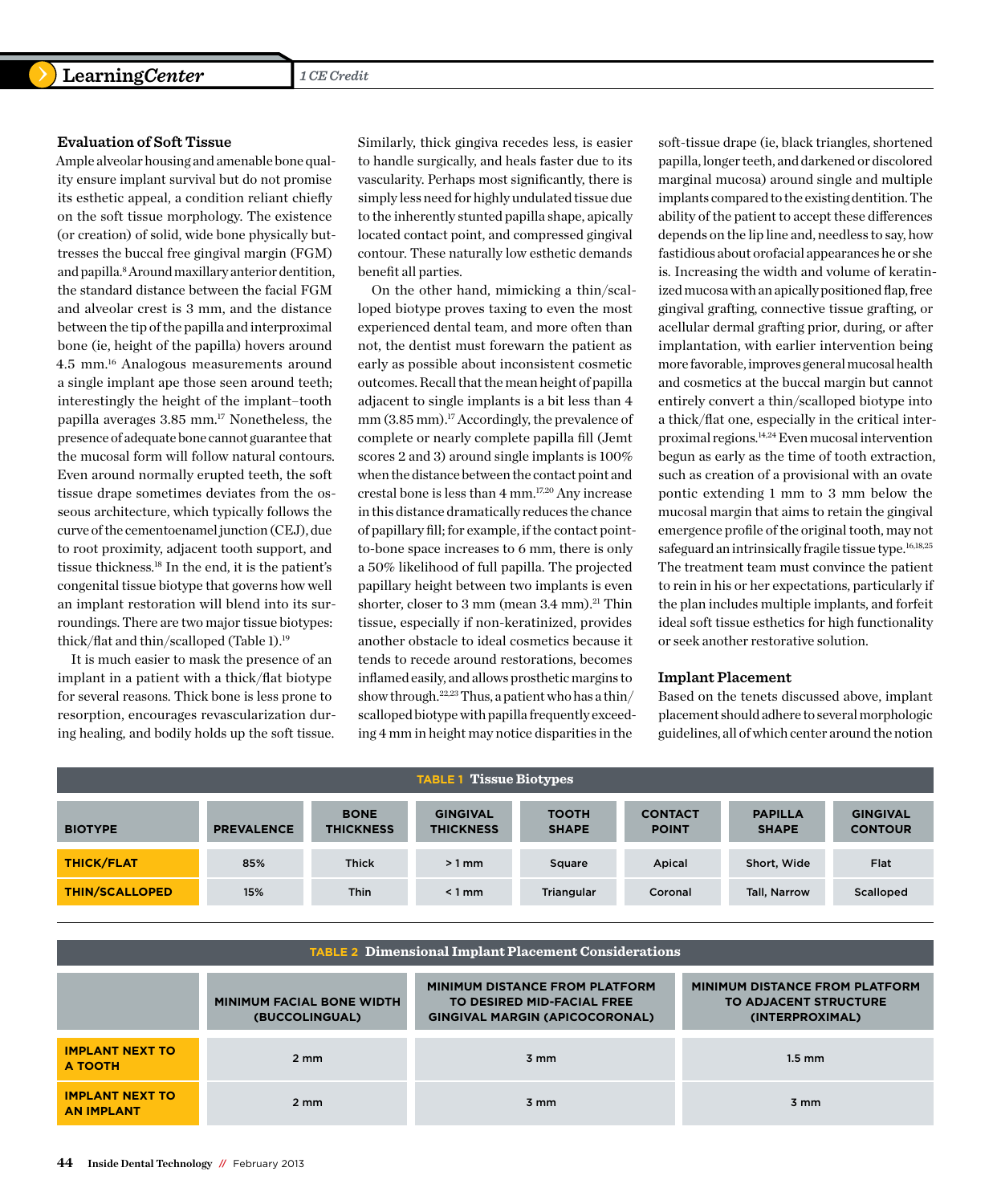that the fixture must follow the path of the ideal emergence profile (ie, be prosthetically friendly) (Table 2). Use of a surgical guide aids the practitioner in this mission, but even with a guide, the clinician must at all times have a kinesthetic sense of where the implant needs to be. Insertion in the anterior zone favors palatal over buccal angulation because a platform tilted facially may thin the alveolar plate, thus promoting recession, and also result in a tooth that appears to protrude or be discolored due to abutment visibility through the crown or mucosa. Palatal orientation, with maintenance of at least 2 mm of buccal bone, offers the restorative dentist more flexibility with the emergence profile and resists tissue resorption.8,18 Similarly, the apicocoronal position of the implant at the buccal influences these factors. Natural teeth exhibit a free gingival margin-to-osseous crest distance of 3 mm at their mid-facial aspects, and this observation applies to adjacent implant restorations as well. To complement the facial gingival contour of its neighbors, the platform of the implant should lie roughly 3 mm apical to the desired mucosal margin of the crown, which should line up more or less with the free FGM of the existing anterior dentition.18,26,27 A platform located further apically but supracrestal or at the crest may cause a deep, hard-to-clean peri-implant pocket to form; one that lies subcrestal may initiate buccal bone loss and subsequent soft tissue recession in a patient with thin, non-augmented buccal bone. Even so, a more apically situated implant provides plenty of room for shaping an archetypal emergence profile; the same cannot be said of a more coronally located implant (< 3 mm from platform-to-mucosal margin), which stymies any normal-appearing emanation of the crown from the maxilla. Finally, the interproximal bone and its anticipated overlying papilla depend on the mesiodistal space between the implant platform and the adjacent tooth or implant; the wider the distance, the greater the odds of bone retention and papillary formation, though the papilla expected are more likely to be short and squat than long and thin.<sup>17,21</sup>

## **Considerations at Second-Stage Surgery, Implant Temporization, and Final Restoration**

Placement of the healing abutment in a two-stage implant sequence offers another opportunity to scrutinize the tissue form and improve upon the mucosa, albeit only to a restricted degree. Multiple surgeries in the same site progressively diminish the body's capacity to heal as fibrosis develops along with fewer patent vessels, and by the time second-stage uncovering comes, the ability for repair, let alone regeneration, fades somewhat. All the same, there are a number of methods to maintain, mold, and grow gingiva at the implant site. Papilla-sparing exposure of the implant head involves removing mucosa only over the cover screw using a scalpel or a tissue punch.28 Such means do not bulk up buccal or papillary volume and, therefore, should be limited to areas where ideal contours already exist. More commonly, some kind of additive approach is required, ranging from connective papilla tip coronally; a decreased contour there moves the papilla apically.<sup>36</sup> An interim restoration that brings about ideal soft-tissue morphology, however, does not automatically fit in tooth shape-wise with the rest of the dentition.37 The dental team may need to sacrifice cosmetics in both ways. Ultimately, the extent to which the prosthodontist is able to alter the emergence profile and fabricate a beautifully draped permanent crown hangs on the amount of bone and mucosa the patient possesses. Severe ridge deficiency sometimes makes black triangles and masking with gingiva-colored ceramics inevitable, and the patient may need to accept implant function over form or seek a surrogate option.

This notion is tempered by the fact that certain patients demand perfection regardless of whether anyone else sees their teeth.

tissue grafting; guided soft tissue augmentation achieved by burying healing abutments below the flap, thus compelling tissue to granulate into the created vertical gap; and papilla regeneration, which fashions interproximal tissue by splitting, sectioning, and/or sliding the immediate surrounding tissue into the papillary space. $29-34$ Perhaps the simplest and most effective scheme to create facial bulk and increase keratinization is to orient the crestal incision palatally over the implant site, connecting lingual line angle to lingual line angle with the cut, elevate a full- or split-thickness buccal flap, secure the healing abutment, position the flap facial and slightly coronal to the abutments, and suture in place, letting secondary intention healing occur.

At this stage, anchoring of a well-constructed implant-level provisional to the implant, either in lieu of a healing abutment placement or shortly thereafter, further sculpts the tissue, defining a natural emergence profile, and priming the interproximal space for papilla.35 Contingent on the silhouette of the temporary, particularly the shape at the cervical base, the marginal mucosa pulls up or down. At the facial margin, an increase in the subgingival contour spurs apical migration of the FGM, whereas a flatter subgingival outline generates coronal displacement. A greater subgingival contour at the proximal aspect, conversely, squeezes the

#### **Conclusion**

A number of factors combine to make implant restoration functionally and esthetically viable in the maxillary anterior zone. From a biomechanical standpoint, the amount of bone present is the most imperative, and it follows that any bone preservation or augmentation should occur as early as possible. The soft tissue tends to conform to the osseous shape; if the alveolar structure is malformed or delicately wrought, the emergence profile of the implant too becomes imperfect or tough to replicate. Hence reproducing the profile of the natural periodontium in patients born with thin/scalloped biotypes around implant restorations is notoriously problematic. Converting the implant site to a thick/flat biotype produces a mismatch between the indigenous teeth and the artificial one, yet not attempting to augment or otherwise adjust the hard and soft tissue just about ensures cosmetic failure (ie, black triangles, receded facial mucosa, marginal discoloration) if not mechanical disintegration as well. Practically speaking, the easiest implant patient to care for is one with both a low lip line and a low concern for esthetic harmony, but the resourceful practitioner plans each treatment case with as much meticulousness, restraint, and aboveboard communication. Any initially straightforward-seeming case may take a turn for the worse if breaches of biological, surgical,